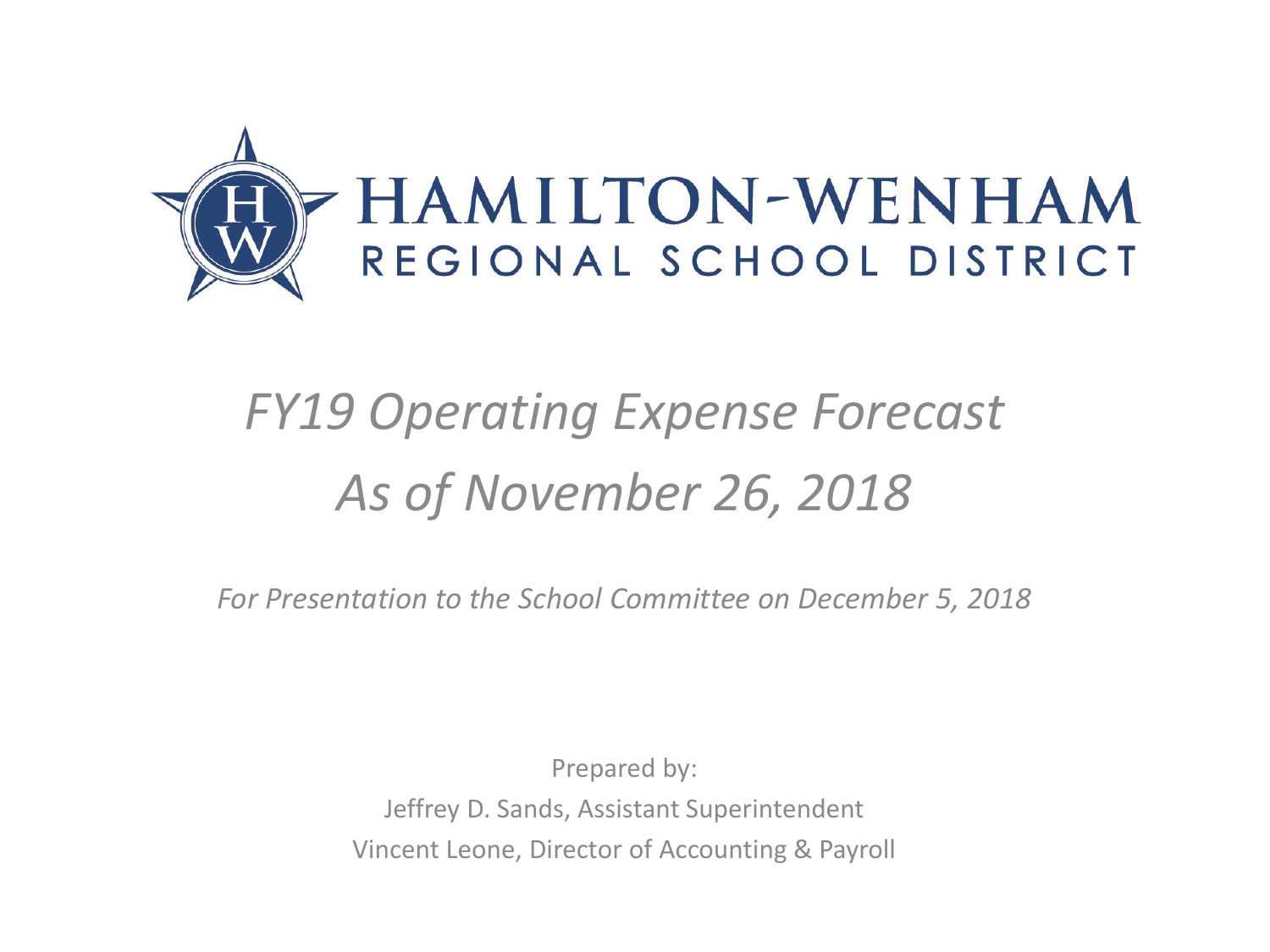

FY19 Operating Expense Forecast (after Offsets) **Overview** 

- With only 31% of the School Year complete, we are currently Forecasting that we will end the year on Budget.
- With the majority of the year still ahead of us, it is highly likely that the Forecast will change over the course of the next 7 months.